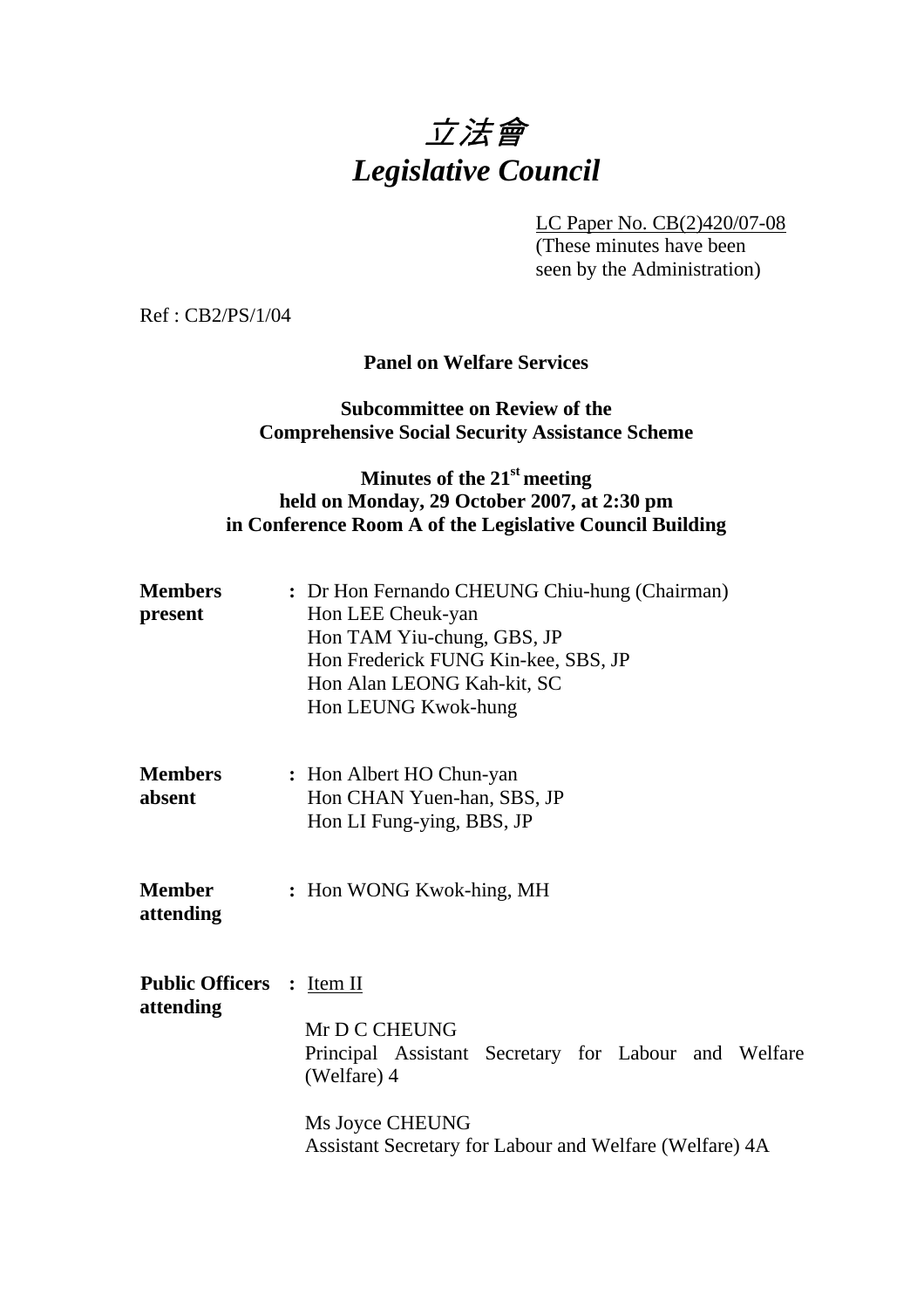| <b>Action</b> |                                     | Mr Tony YIP<br>Assistant Secretary for Labour and Welfare (Welfare) 4B<br>Ms LEUNG Kwai-ling<br>Principal Social Work Officer (Social Security)<br><b>Social Welfare Department</b><br>Mr NG Wai-kuen<br>Chief Social Security Officer (Social Security) 1/<br>Chief Social Security Officer (Social Security) 2<br><b>Social Welfare Department</b><br>Mr Kenneth NG<br>Senior Statistician<br><b>Social Welfare Department</b>                        |
|---------------|-------------------------------------|---------------------------------------------------------------------------------------------------------------------------------------------------------------------------------------------------------------------------------------------------------------------------------------------------------------------------------------------------------------------------------------------------------------------------------------------------------|
|               | <b>Deputations</b><br>by invitation | : The Against Elderly Abuse of Hong Kong<br>Mr Bernard TANG<br>Supervisor (Policy and Legal Support)<br><b>Christian Action</b><br>Mr Sam KWONG<br><b>Assistant Director</b><br><b>Society for Community Organization</b><br>Ms SZE Lai-shan<br><b>Community Organizer</b><br>The Boys' and Girls' Clubs Association of Hong Kong<br>Mr WONG Kwai-yau<br>Supervisor<br>The Chinese Grey Power<br>Mr KU Shek-mau<br>Member<br>Mr LEUNG Wing<br>Organizer |

- 2 -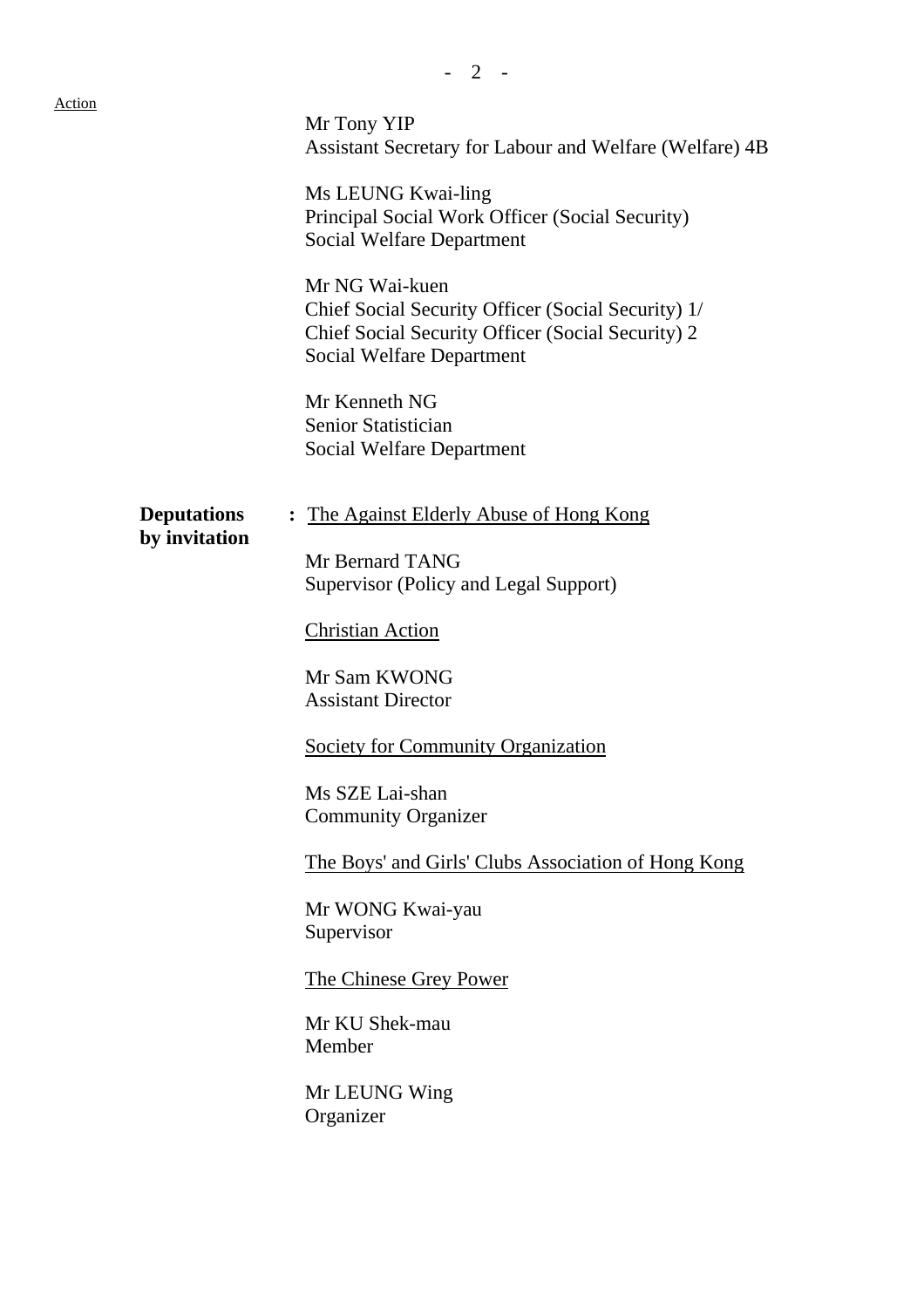Action

Hong Kong Association for the Survivors of Women Abuse (Kwan Fook)

Ms LIU Ngan-fung Chairman

Amy

港島單親互助社

Ms CHENG Sau-lan Spokesman

Ms TSE Wan-wan

Oxfam Hong Kong

Ms WONG Shek-hung Advocacy Officer for Hong Kong Program

The Hong Kong Council of Social Service

Ms Mariana CHAN Chief Officer, Policy Research & Advocacy

Concerning Group for Women Poverty

Ms HO Foei-lin Member

Concerning CSSA Review Alliance

Mr AU YEUNG Tat-chor Community Organizer

Ms FUNG Mei-yung Member

Mission to New Arrivals Ltd.

Rev. LEUNG Yau-tung General Secretary

Hong Kong Women Christian Council

Miss LOH Yuen-ching Executive Secretary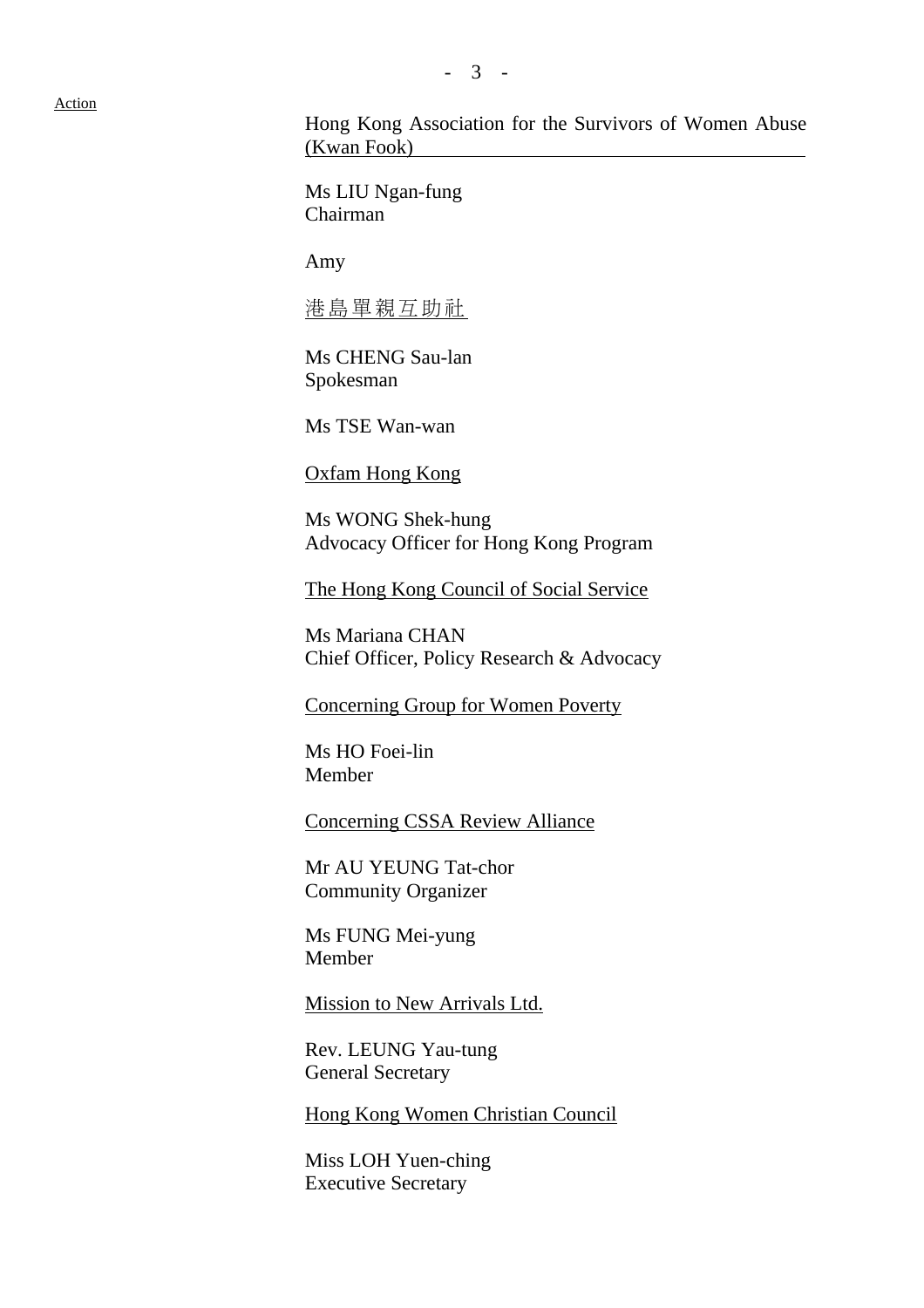- 4 -

| <b>Clerk</b> in | : Miss Betty MA                                 |
|-----------------|-------------------------------------------------|
| attendance      | Chief Council Secretary (2) 4                   |
| <b>Staff</b> in | : Ms Maisie LAM                                 |
| attendance      | Council Secretary (2) 2                         |
|                 | Miss Maggie CHIU<br>Legislative Assistant (2) 4 |

### **I. Election of Chairman**

1. The Subcommittee deliberated (Index of proceedings attached at **Annex**).

2. Dr Fernando CHEUNG, Chairman of the Subcommittee in office, presided at the meeting. He sought members' views on the need for re-election of the Chairman of the Subcommittee for the 2007-2008 session. Members agreed that re-election of the Chairman was not required and Dr Fernando CHEUNG would continue to assume chairmanship of the Subcommittee for the 2007-2008 session. Members also agreed that election of a deputy chairman of the Subcommittee was not necessary.

3. The Chairman added that he had advised at the meeting of the Panel on 11 October 2007 that the Subcommittee was concluding its work, and the Subcommittee would be dissolved upon presentation of its report to the Panel.

**II. Annual adjustment of the standard payment rates under the Comprehensive Social Security Assistance Scheme**  [LC Paper Nos. CB(2)128/07-08(01) to (04), CB(2)145/07-08(01) to (02) and CB(2)217/07-08(01) to (06)]

#### Views of deputations

4. The Subcommittee received views from 13 deputations on the annual adjustment of the standard payment rates under the Comprehensive Social Security Assistance (CSSA) Scheme. Major views of the deputations are summarised below –

(a) the Administration should restore the CSSA standard payment rates to the 2003 level immediately;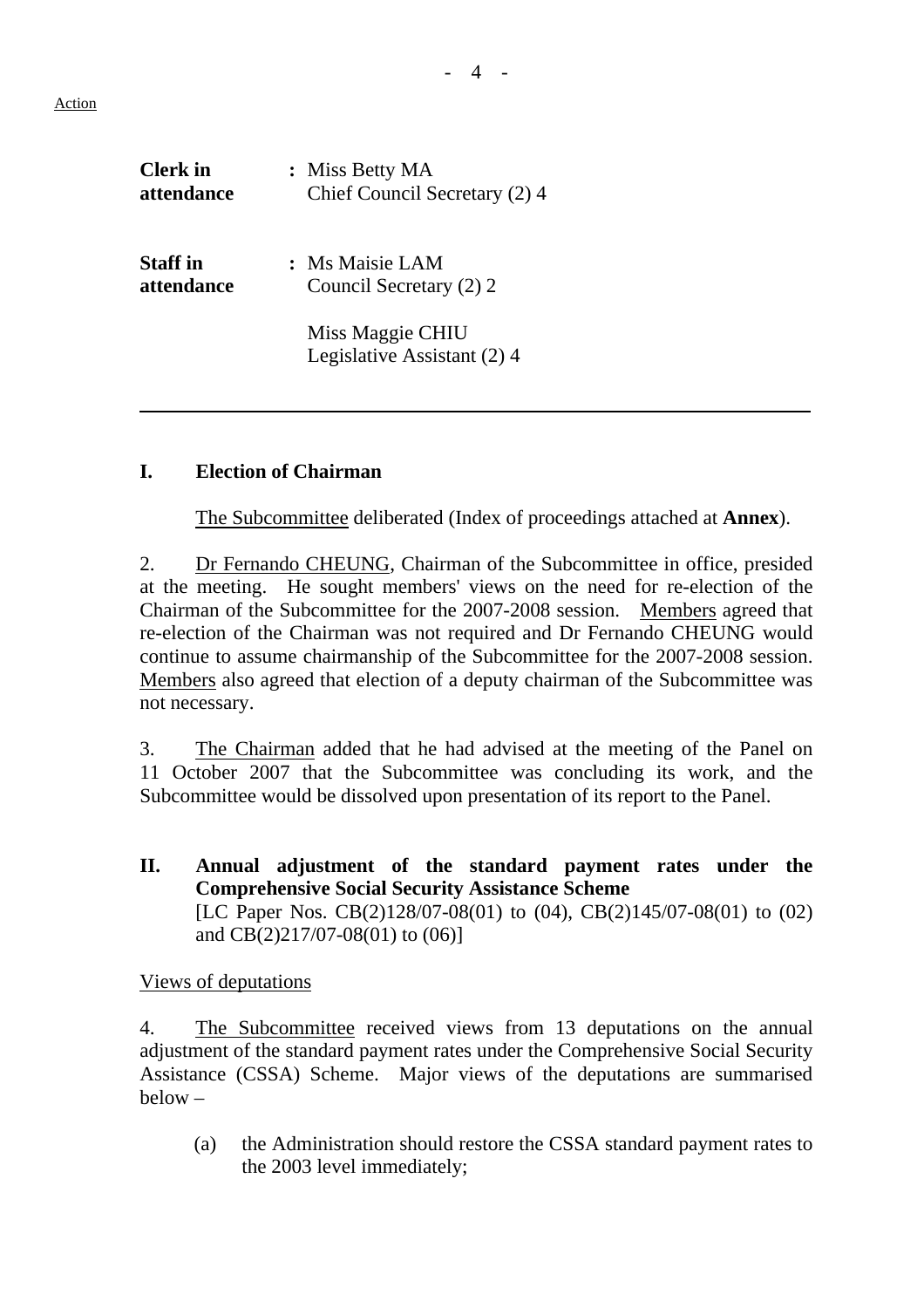- (b) in addition to (a) above, the Administration should restore the CSSA
- standard payment rates for households comprising three or more able-bodied adults/children to the 1999 level, and resume the provision of the special grants and the long-term supplement which were abolished in 1999 for able-bodied CSSA recipients;
- (c) there was a pressing need for revising the levels of various types of special grants under the CSSA Scheme in accordance with the inflation rate. For example, the flat-rate grant for school-related items was insufficient to cover the actual expenses on textbooks and miscellaneous school-related items. To enhance transparency, the Administration should make public the adjustment mechanism for each type of special grants under the CSSA Scheme;
- (d) under the annual adjustment cycle for CSSA standard payment rates which took into account the Social Security Assistance Index of Prices (SSAIP) movement in the past 12 months, CSSA recipients had to catch up with past inflation. The livelihood of the CSSA recipients was adversely affected during the inflationary period. Given that food prices had risen sharply in the past few months and that food accounted for the largest proportion of the consumption items of CSSA recipients, the existing level of CSSA payments was far from adequate to meet the basic needs of CSSA recipients and it was extremely difficult, if not impossible, for them to achieve a balanced diet and nutrition as recommended by the Department of Health;
- (e) the Administration should consider reverting to the inflation forecast methodology for adjusting the CSSA standard payment rates;
- (f) the Administration should conduct expeditiously a comprehensive review of the adequacy of the CSSA standard payment rates to meet the basic needs of the recipients, as the last comprehensive review was conducted in 1996. Taking into account the change in the expenditure pattern of CSSA households over time, the review should focus on the basic needs items presently not covered under the SSAIP basket of goods and services, such as personal computers and related items, medical services provided by private Chinese medicine practitioners, expenses for mobile telephone and internet, and transport costs incurred from seeking employment. A review committee comprising CSSA recipients, relevant experts and academics should be set up for the purpose;
- (g) the inadequacy of CSSA payments for children had hampered their development. In view of the difference in the basic and essential needs of children in different age groups, the CSSA standard payment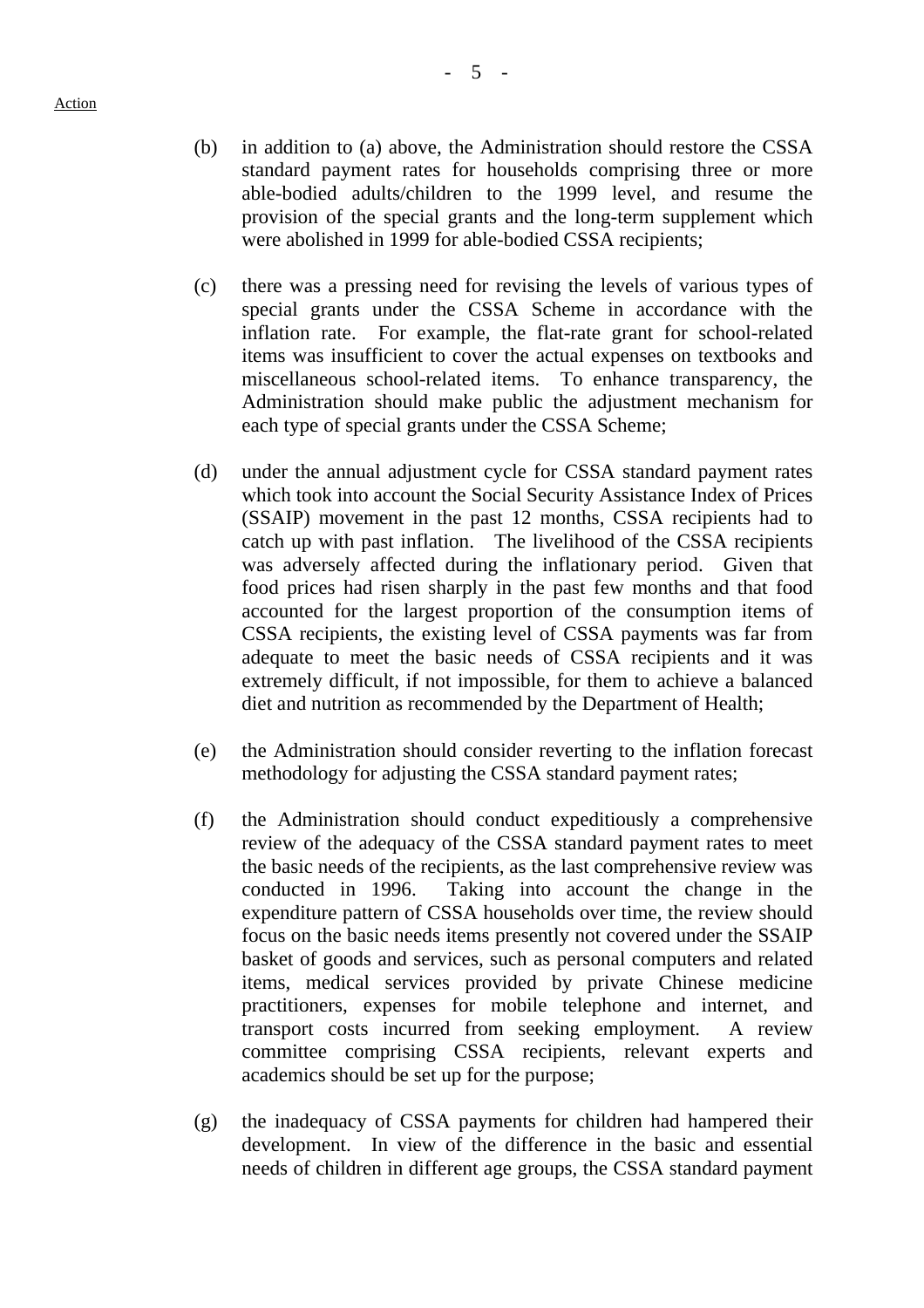rate for able-bodied children should be varied according to their age group. To tackle inter-generational poverty, the Administration should introduce an asset-building programme under the CSSA Scheme to help children leave the CSSA net; and

(h) the Administration should raise the "no-deduction" limit and the maximum level of disregarded earnings in order to provide more incentive to CSSA recipients to find jobs and remain in employment.

### Discussion with the Administration

### *Adjustment of the CSSA standard payment rates*

5. Principal Assistant Secretary for Labour and Welfare (Welfare)4 (PAS/LW(W)4) advised that up to September 2007, the 12-month moving average SSAIP registered a cumulative increase of 2.3% when compared with the period of November 2005 to October 2006. The Administration would present the latest SSAIP figure to the Panel on Welfare Services on 12 November 2007, and the exact financial implications and effect on CSSA standard payment rates to the Finance Committee (FC) in December 2007. Senior Statistician/Social Welfare Department (SWD) added that the SSAIP figure for September 2007 rose by 5% over a year earlier.

6. Members were of the view that an upward adjustment of 2.3% or so to the CSSA standard payment rates was too meager, given the strong economic upturn and improving Government fiscal position. Moreover, the prices of many basic necessity items, particularly imported foodstuffs, had increased significantly in the past few months. Members pointed out that the Administration had advised the Subcommittee in 2005 that if movements in the SSAIP and other economic indicators pointed to persistent high inflation, consideration could be given to seeking approval for additional inflationary adjustments to the standard payment rates ahead of the annual adjustment cycle. Members enquired about the meaning of persistent high inflation and whether the Administration would consider making corresponding adjustment to the CSSA standard payment rates ahead of the annual adjustment cycle.

7. PAS/LW(W)4 said that having regard to the impact of seasonal factors on the prices of consumer goods, the 12-month moving average SSAIP would secure a better basis for determining the level of CSSA standard payment rates. PAS/LW(W)4 further said that as stated in the Information Note (FCRI(1999-2000)6) provided by the Administration to FC in July 1999, approval for additional inflationary adjustments to the standard payment rates ahead of the annual adjustment cycle would be sought if inflation was raging at a high level similar to that experienced in the early 1990s when the forecast inflation methodology was adopted, i.e. at a high level of close to double-digit level. It was, however, not practicable to draw a line to define high inflation across the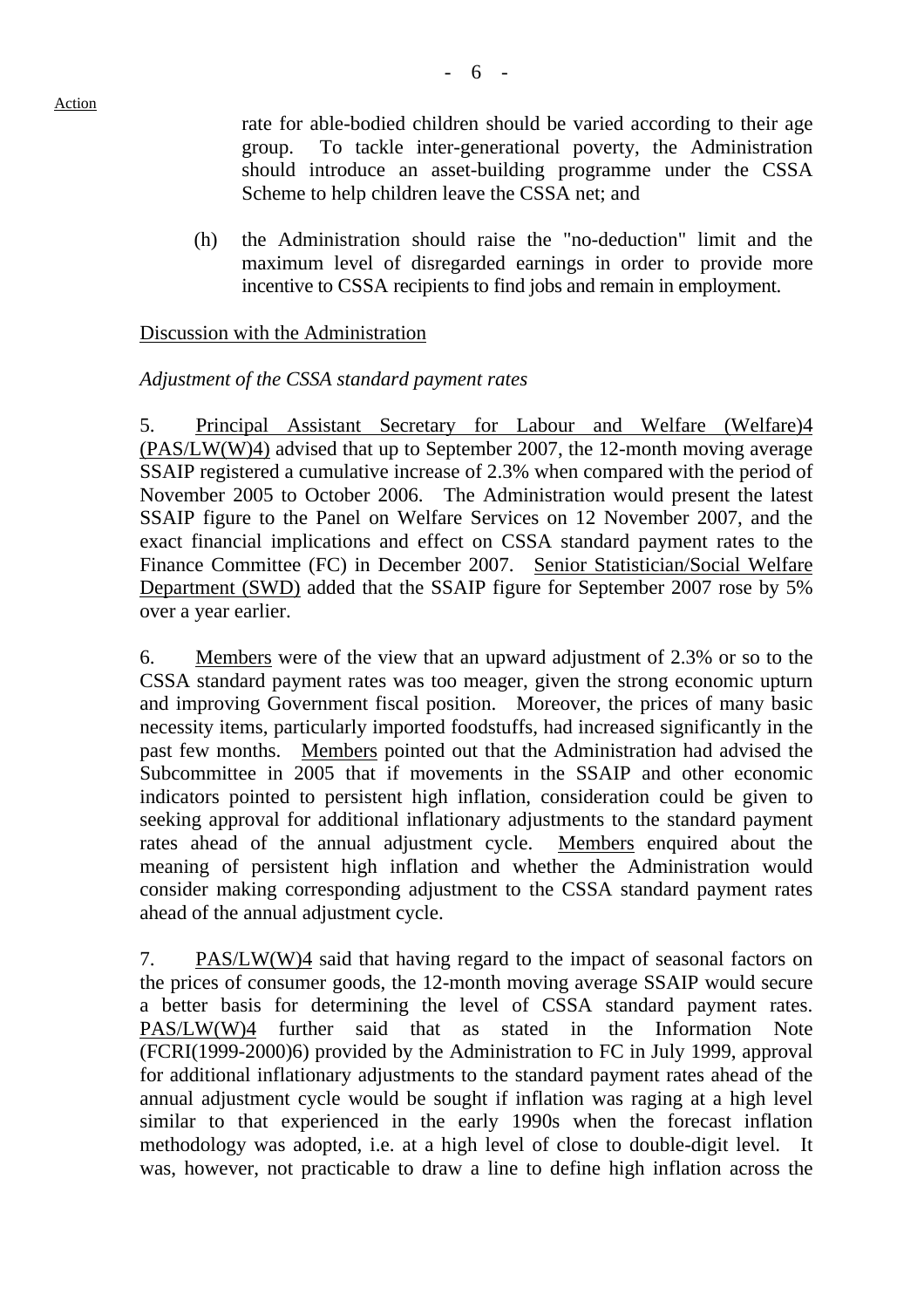Action

board without taking into consideration the domestic and external economic factors, the domestic and external inflation outlook and the fiscal position of the Government, etc. PAS/LW(W)4 assured members that the Administration would continue to monitor the actual SSAIP movement. The Administration would present the latest available SSAIP figure to FC in December 2007 and seek the necessary approval for new rates with effect from 1 February 2008.

Admin 8. At the request of members, PAS/LW(W)4 agreed to provide after the meeting further information on the meaning of "persistent high inflation" and the circumstances under which consideration could be given to seeking approval for additional inflationary adjustments to the standard payment rates ahead of the annual adjustment cycle.

## *Comprehensive review of the CSSA Scheme*

9. Members expressed disappointment at the Administration's refusal to conduct a comprehensive review of the adequacy of the CSSA standard payment rates to meet the basic needs of the recipients, despite the repeated requests from members and deputations, and given that the last comprehensive review was conducted in 1996 and a number of basic needs items that were essential for most CSSA households nowadays were not included in the basket of goods and services covered under SSAIP and its weighting system.

10. PAS/LW(W)4 responded that the CSSA Scheme was a non-contributory scheme funded entirely by the general revenue and the payment of which amounted to \$17.6 billion in 2006-2007. The Scheme aimed to provide a safety net of last resort to those financially vulnerable to meet their basic needs. PAS/LW(W)4 added that the CSSA standard payment rates were reviewed annually to take into account the impact of price changes faced by CSSA recipients. On top of the regular monitoring on the changes of SSAIP, the weighting system of SSAIP was updated every five years on the basis of the findings of the Household Expenditure Survey on CSSA households. Given that the adjustment mechanism had been working effectively, the Administration did not see the need for reviewing the system.

11. Members considered that if the basic needs items to be included in SSAIP were not updated, the figures could by no means reflect accurately the impact of price changes on CSSA households. Members strongly urged the Administration to conduct a comprehensive review of the items of goods and services to be included in SSAIP and update the expenditure pattern of CSSA households on essential items. Mr WONG Kwok-hing requested to put on record his strong request for a comprehensive review of the CSSA Scheme.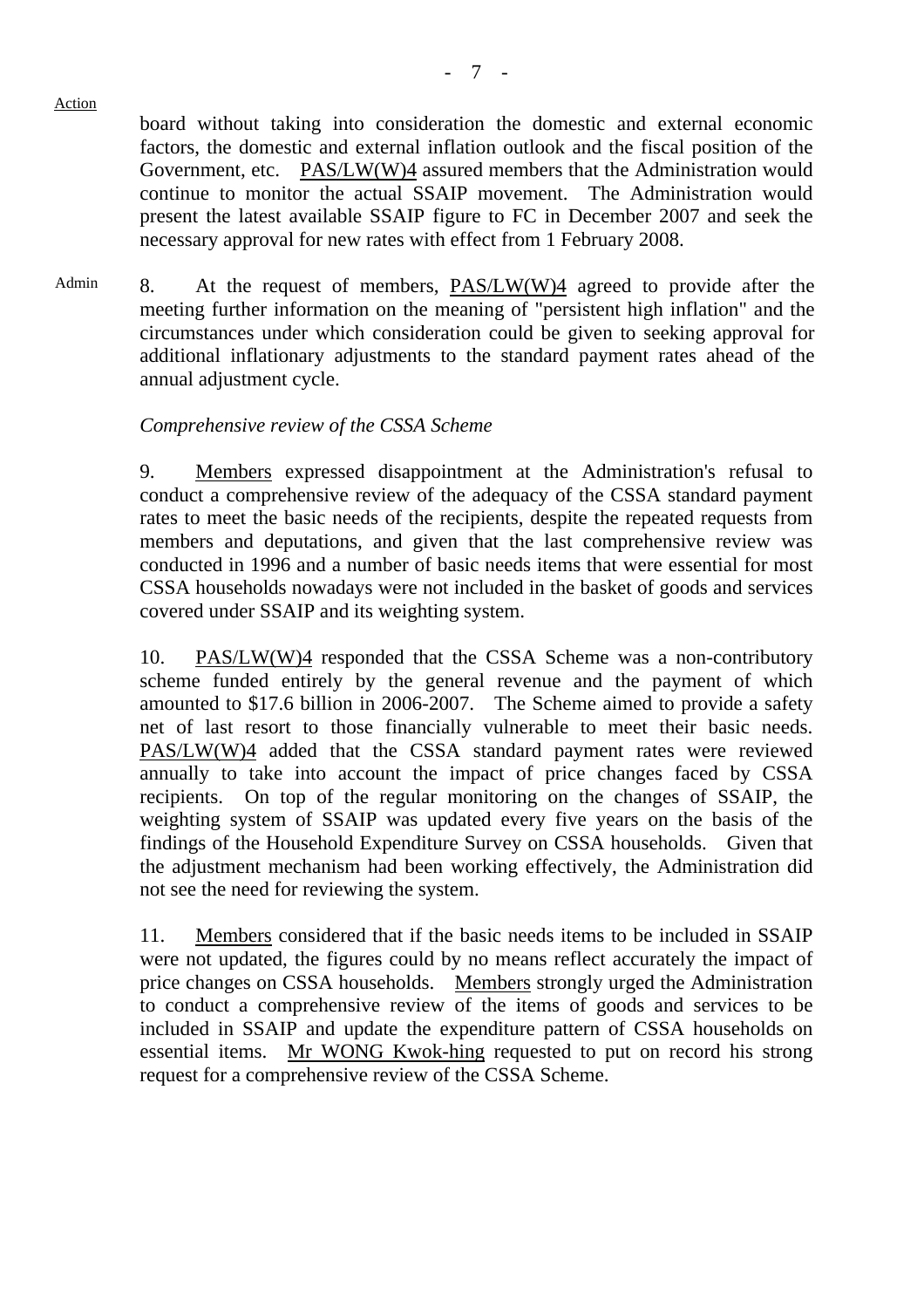# *Adjustment mechanism for special grants*

12. Responding to deputations' views on the inadequacy of the special grant for school-related expenses, Chief Social Security Officer (Social Security)1/SWD advised that the special grants for needy students to cover school-related expenses were normally paid before the commencement of the school year. Additional payments could be considered in case the actual expenses exceeded the grants upon production of relevant receipts. For expenses not supported by receipts, an additional payment of up to \$210 could be provided in each school year. The CSSA recipients were duly informed, at the time of application, of the items covered by the grants and the procedures for applying for additional payments where necessary.

13. Some members were of the view that the Administration should step up publicity on the eligibility and procedures for applying for additional payments under the special grant for school-related expenses. In addition, the Administration should make public the adjustment mechanism for each type of special grants under the CSSA Scheme.

14. Principal Social Work Officer (Social Security)/SWD stressed that briefing sessions for CSSA recipients had been organised at the unit/district level to provide them with the necessary information about the Scheme. In addition, internal guidelines had been issued to the frontline staff of the Social Security Field Units of SWD to ensure consistency in handling applications for CSSA payments.

15. PAS/LW(W)4 said that different types of special grants were provided to meet the special needs of CSSA recipients. There was a prescribed adjustment mechanism for each type of special grants under the CSSA Scheme, which were reviewed annually. The basis and timing of revision of CSSA special grants were set out in an information paper provided by the Administration to the Subcommittee last year.

### Motion

16. The following motion moved by Mr LEUNG Kwok-hung and amended by Mr LEE Cheuk-yan was passed unanimously by members present at the meeting –

"本小組委員會要求政府立即恢復綜合社會保障援助(下稱 "綜援")金額至 1999年及 2003年削減前的水平,並 依據最新的 社會保障援助物價指數,立即調整綜援金額,同時成立一個 成員包括社會人士、學者及綜援受助人的委員會,研究釐定 綜援金額的新機制,確保綜援金額足以應付綜援受助人生活 所需。"

#### Action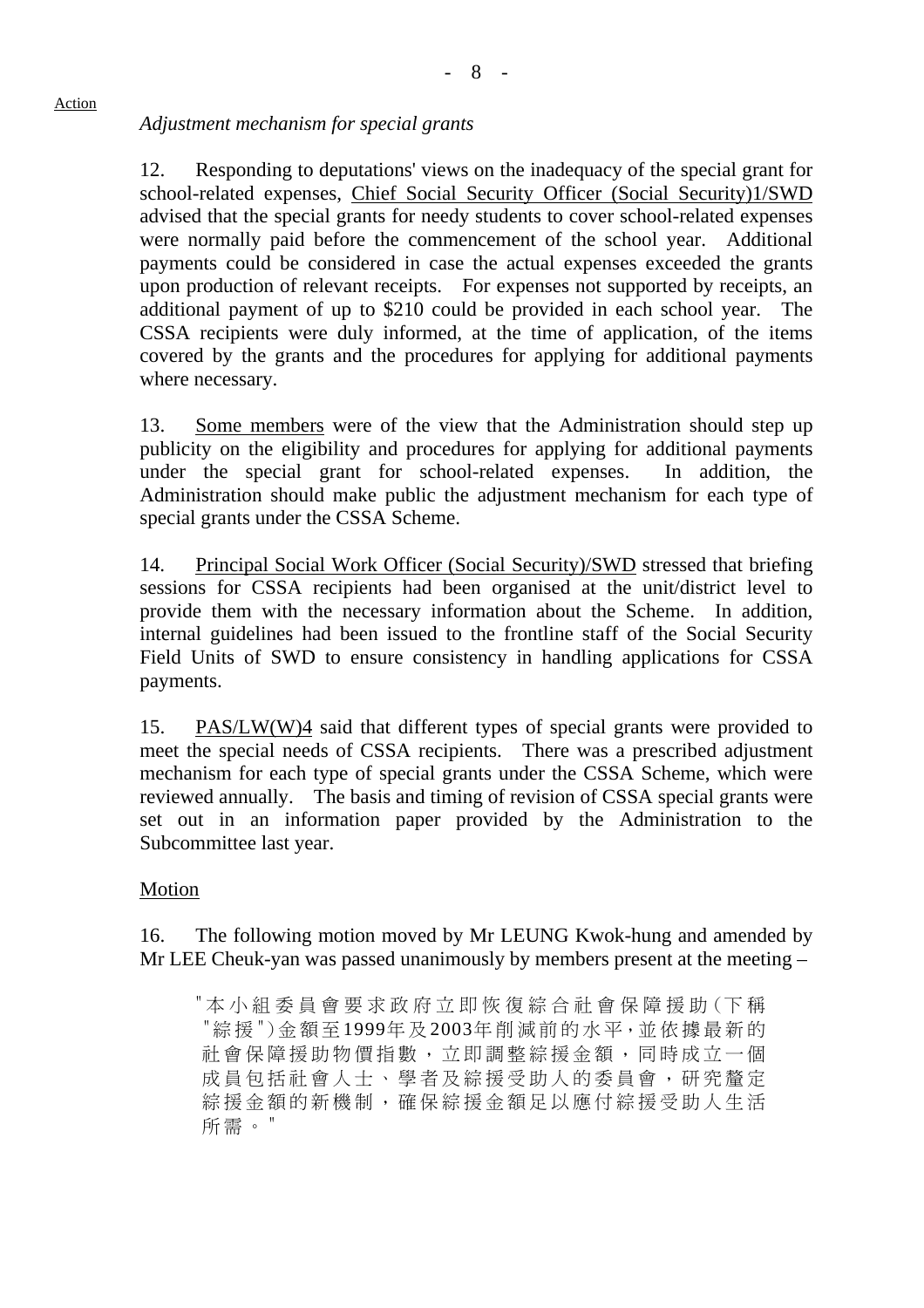#### (Translation)

"That, this Subcommittee requests the Government to immediately restore Comprehensive Social Security Assistance ("CSSA") rates to the level prior to the reduction of CSSA rates in 1999 and 2003, immediately adjust CSSA rates according to the latest SSAIP, and set up a committee comprising members from the community, the academics and CSSA recipients to examine the establishment of a new mechanism for determining CSSA rates so as to ensure that CSSA rates are adequate to meet the needs of CSSA recipients."

#### **III. Any other business**

17. There being no other business, the meeting ended at 4:32 pm.

Council Business Division 2 Legislative Council Secretariat 23 November 2007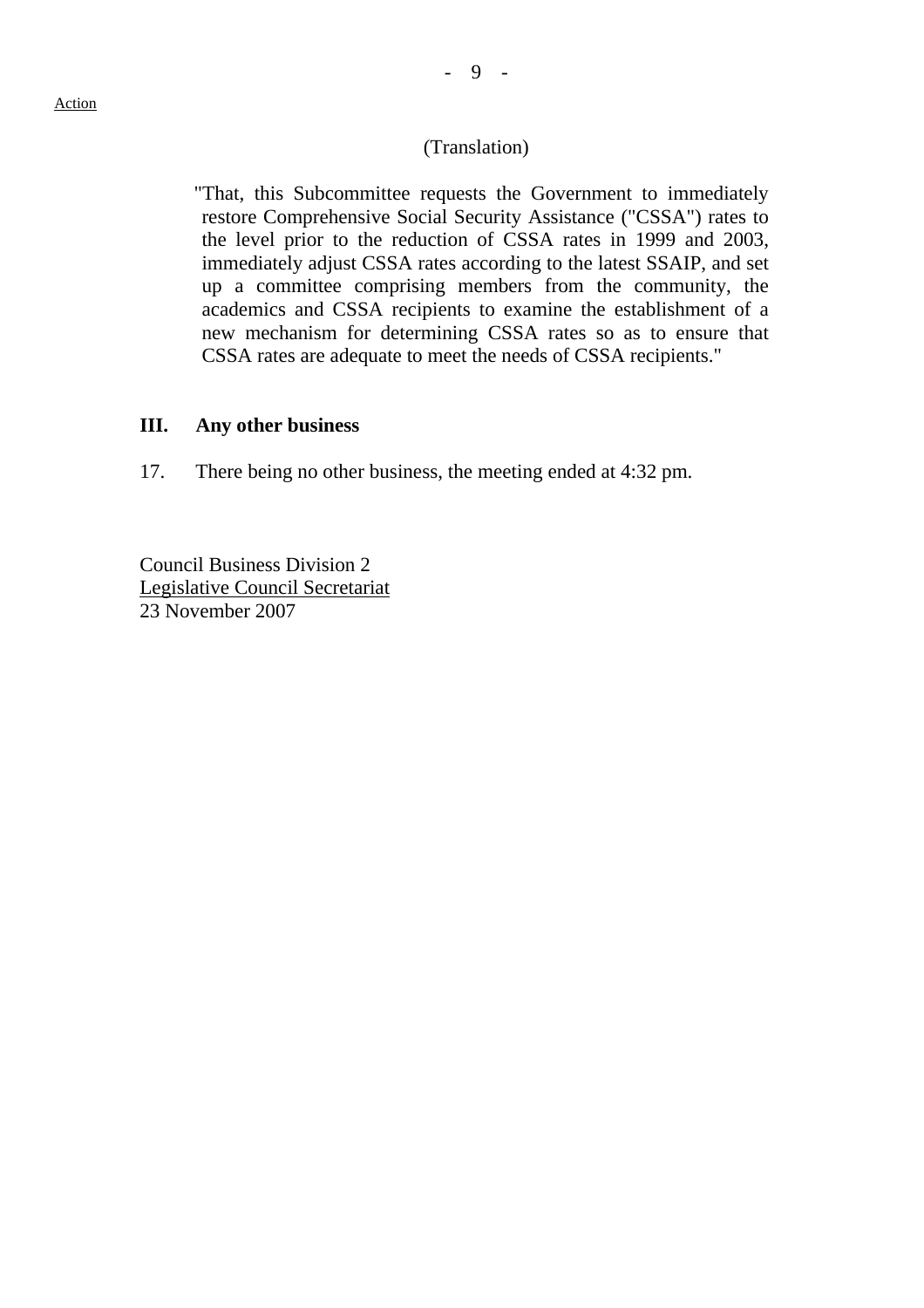## **Proceedings of the 21st meeting of the Subcommittee on Review of the Comprehensive Social Security Assistance Scheme on Monday, 29 October 2007, at 2:30 pm in Conference Room A of the Legislative Council Building**

| <b>Time marker</b> | Speaker(s)                                                                  | Subject(s)                                                                                                                                                                                              | <b>Action</b><br>required |
|--------------------|-----------------------------------------------------------------------------|---------------------------------------------------------------------------------------------------------------------------------------------------------------------------------------------------------|---------------------------|
| $000000 - 000445$  | Chairman<br>Mr Frederick FUNG                                               | Election of Chairman and Deputy Chairman                                                                                                                                                                |                           |
| $000446 - 000855$  | Chairman                                                                    | Opening remarks                                                                                                                                                                                         |                           |
| $000856 - 001140$  | Administration<br>Chairman                                                  | The Administration's paper on the annual adjustment<br>mechanism of the standard payment rates under the<br>Comprehensive Social Security Assistance (CSSA)<br>Scheme [LC Paper No. CB(2)128/07-08(01)] |                           |
| $001141 - 001612$  | The Against Elderly<br>Abuse of Hong Kong                                   | Presentation of views by The Against Elderly Abuse<br>of Hong Kong [LC Paper No. CB(2)145/07-08(01)]                                                                                                    |                           |
| $001613 - 001948$  | <b>Christian Action</b>                                                     | Presentation of views by Christian Action                                                                                                                                                               |                           |
| $001949 - 002344$  | Society for Community<br>Organization                                       | Presentation of views by Society for Community<br>Organization [LC Paper No. CB(2)217/07-08(01)]                                                                                                        |                           |
| $002345 - 002811$  | The Boys' and Girls'<br>Clubs Association of<br>Hong Kong                   | Presentation of views by The Boys' and Girls' Clubs<br>Association of Hong Kong [LC Paper No.<br>CB(2)128/07-08(02)]                                                                                    |                           |
| $002812 - 003221$  | The Chinese Grey Power                                                      | Presentation of views by The Chinese Grey Power<br>[LC Paper No. CB(2)145/07-08(02)]                                                                                                                    |                           |
| $003222 - 003651$  | Hong Kong Association<br>for the Survivors of<br>Women Abuse (Kwan<br>Fook) | Presentation of views by Kwan Fook [LC Paper No.<br>$CB(2)217/07-08(02)]$                                                                                                                               |                           |
| $003652 - 004057$  | Oxfam Hong Kong                                                             | Presentation of views by Oxfam Hong Kong [LC<br>Paper No. CB(2)217/07-08(03)]                                                                                                                           |                           |
| $004058 - 004530$  | 港島單親互助社                                                                     | Presentation of views by 港島單親互助社 [LC Paper<br>No. CB(2)128/07-08(03)]                                                                                                                                   |                           |
| $004531 - 004957$  | The Hong Kong Council<br>of Social Service                                  | Presentation of views by The Hong Kong Council of<br>Social Service [LC Paper No. CB(2)217/07-08(04)]                                                                                                   |                           |
| $004958 - 005408$  | Concerning Group for<br><b>Women Poverty</b>                                | Presentation of views by Concerning Group for<br>Women Poverty [LC Paper No. CB(2)128/07-08(04)]                                                                                                        |                           |
| $005409 - 005926$  | Concerning CSSA Review<br>Alliance                                          | Presentation of views by Concerning CSSA Review<br>Alliance [LC Paper No. CB(2)217/07-08(05)]                                                                                                           |                           |
| $005927 - 010247$  | <b>Mission to New Arrivals</b><br>Ltd.                                      | Presentation of views by Mission to New Arrivals<br>Ltd.                                                                                                                                                |                           |
| $010248 - 010637$  | Hong Kong Women<br>Christian Council                                        | Presentation of views by Hong Kong Women<br>Christian Council                                                                                                                                           |                           |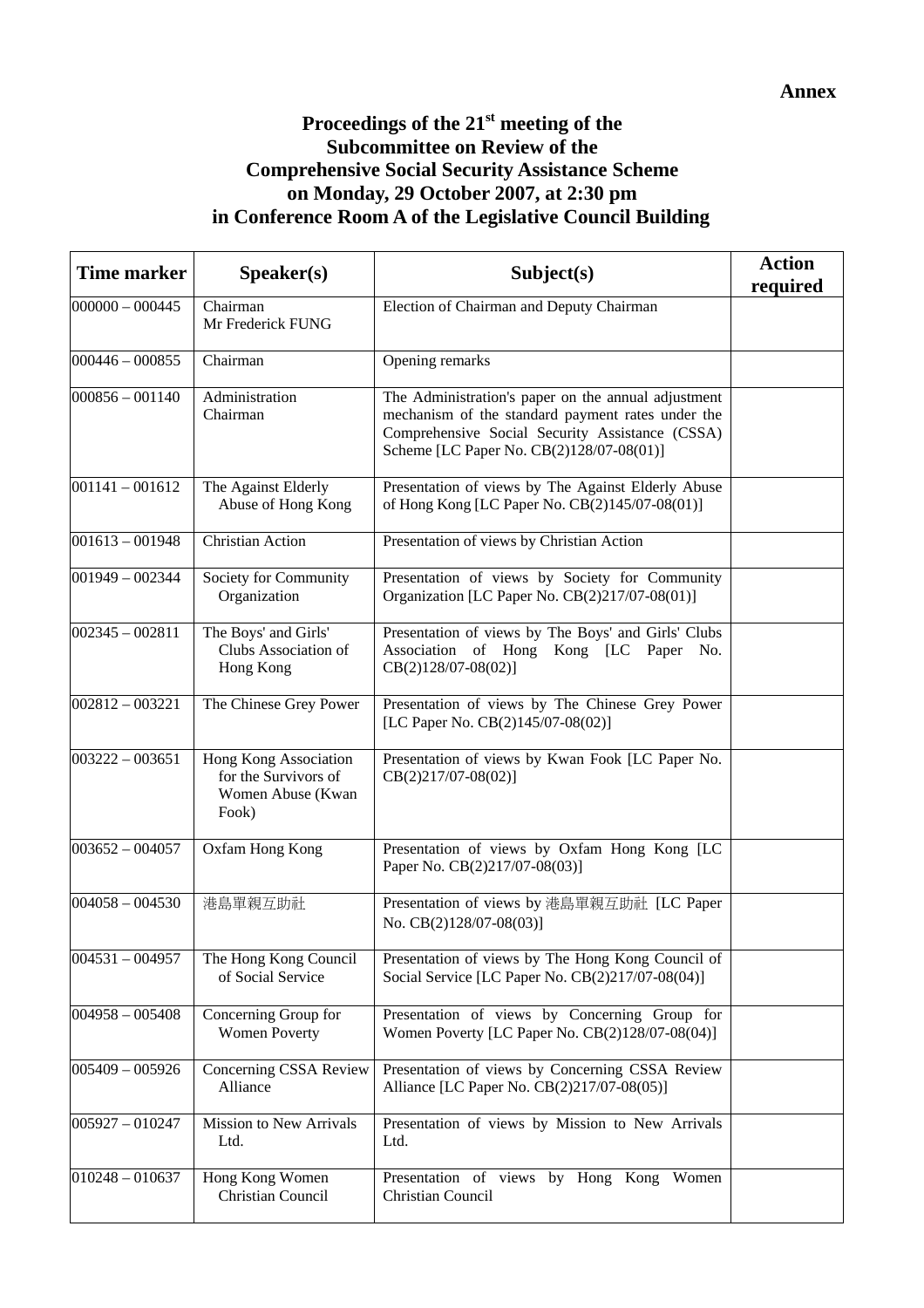| <b>Time marker</b> | S <sub>p</sub> e <sub>aker(s)</sub>                                                                                                                           | Subject(s)                                                                                                                                                                                                                                                                                                                                                                                                                                                                                                                  | <b>Action</b><br>required |
|--------------------|---------------------------------------------------------------------------------------------------------------------------------------------------------------|-----------------------------------------------------------------------------------------------------------------------------------------------------------------------------------------------------------------------------------------------------------------------------------------------------------------------------------------------------------------------------------------------------------------------------------------------------------------------------------------------------------------------------|---------------------------|
| $010638 - 011028$  | Chairman<br>Administration                                                                                                                                    | The Administration's response to the deputations'<br>views, highlighting that -                                                                                                                                                                                                                                                                                                                                                                                                                                             |                           |
|                    |                                                                                                                                                               | the non-contributory CSSA Scheme, which was<br>(a)<br>funded by the general revenue, aimed to<br>provide a safety net of last resort to those<br>financially vulnerable to meet their basic needs.<br>The CSSA Scheme had taken special care of<br>the special needs of the elderly and children<br>through the provision of a higher standard rate<br>than able-bodied adults, as well as special<br>grants and supplements;                                                                                               |                           |
|                    |                                                                                                                                                               | as far as children's development was concerned,<br>(b)<br>funding had been earmarked for setting up a<br>Child Development Fund to provide more<br>development opportunities for children from a<br>disadvantaged background, with a view to<br>reducing inter-generational poverty;                                                                                                                                                                                                                                        |                           |
|                    |                                                                                                                                                               | (c)<br>to better assist the disadvantaged group,<br>including those on CSSA, to move towards<br>self-reliance, every effort had been made to<br>promote the development of social enterprise.<br>A one-year pilot Transport Support Scheme<br>had been launched in June 2007 to provide<br>transport subsidy to needy job seekers and<br>low-income employees living in Islands, North<br>District, Tuen Mun and Yuen Long. A pilot<br>to try out the "one-stop" employment service<br>mode would be launched in 2008-2009; |                           |
|                    |                                                                                                                                                               | (d)<br>the measures to relax the disregarded earnings<br>(DE) arrangements under the CSSA Scheme,<br>i.e. raising the "no-deduction" limit for DE<br>from \$600 to \$800 and relaxing the criteria for<br>allowing CSSA recipients to be eligible for DE<br>from not less than three months on CSSA to not<br>less than two months, would be rolled out<br>shortly; and                                                                                                                                                     |                           |
|                    |                                                                                                                                                               | there was an established adjustment mechanism<br>(e)<br>for each type of special grants. As far as the<br>special grant for selected items of school-related<br>expenses was concerned, additional payments<br>could be considered upon production of the<br>relevant receipts.                                                                                                                                                                                                                                             |                           |
| $011029 - 012209$  | Chairman<br>Society for Community<br>Organization<br>Concerning CSSA<br><b>Review Alliance</b><br>The Against Elderly<br>Abuse of Hong Kong<br>Administration | Further views made by deputations on the inadequacy<br>of the CSSA standard rates and special grants to meet<br>the basic and special needs of different categories of<br>CSSA recipients; and the absence of clear guidelines<br>for approving applications from CSSA recipients for<br>additional payments for school-related expenses                                                                                                                                                                                    |                           |
| $012210 - 012717$  | Chairman<br>Mr LEUNG Kwok-hung                                                                                                                                | Views of Mr LEUNG Kwok-hung that in view of the<br>improving<br>Government<br>fiscal<br>position,<br>the                                                                                                                                                                                                                                                                                                                                                                                                                    |                           |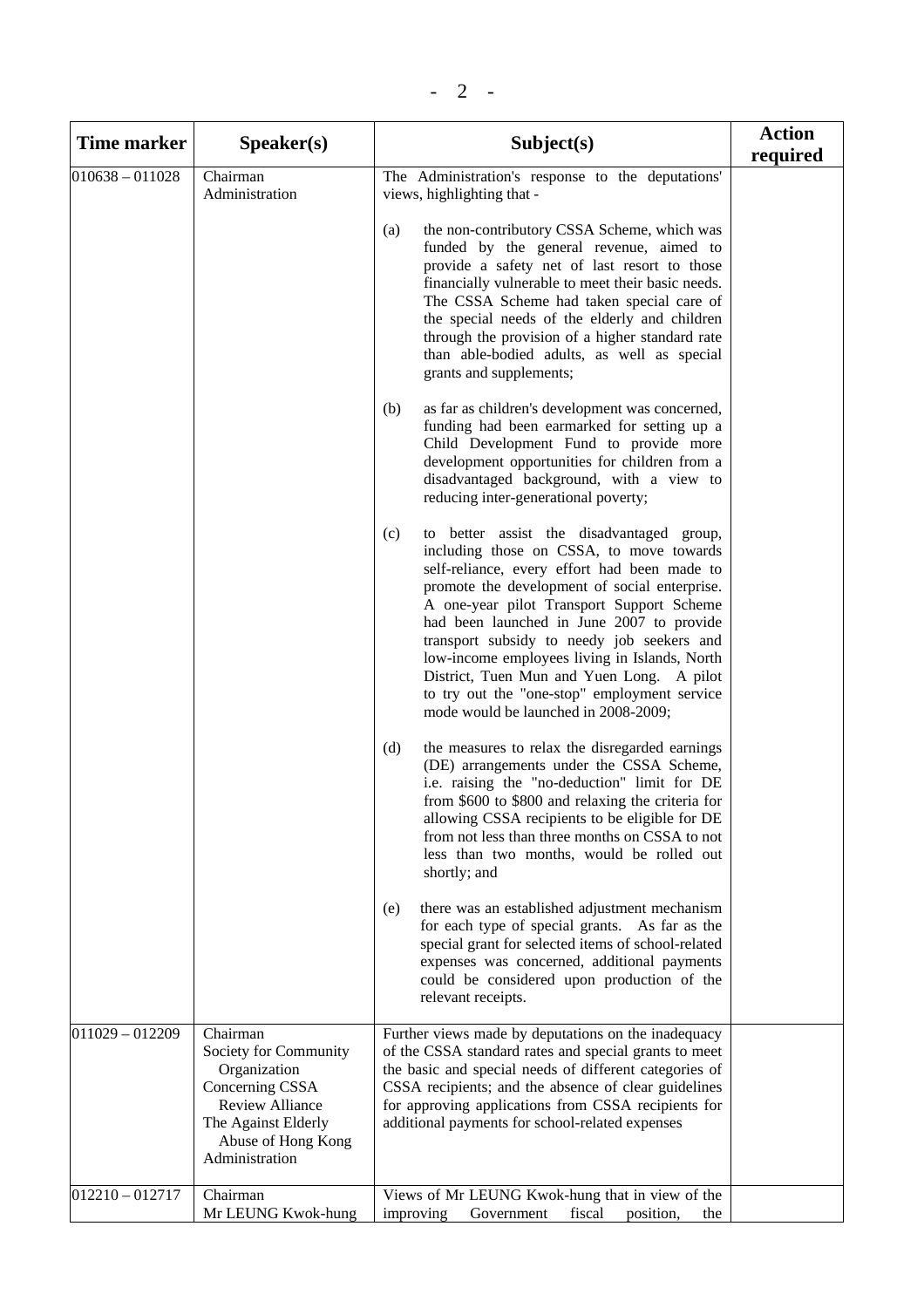| <b>Time marker</b> | S <b>peaker(s)</b>                                                   | Subject(s)                                                                                                                                                                                                                                                                                                                                                                                                                                            | <b>Action</b><br>required |
|--------------------|----------------------------------------------------------------------|-------------------------------------------------------------------------------------------------------------------------------------------------------------------------------------------------------------------------------------------------------------------------------------------------------------------------------------------------------------------------------------------------------------------------------------------------------|---------------------------|
|                    |                                                                      | Administration should restore the CSSA standard<br>payment rates to the level prior to the reduction of<br>CSSA rates in 1999 and 2003                                                                                                                                                                                                                                                                                                                |                           |
| $012718 - 013451$  | Chairman                                                             | Views of Mr Frederick FUNG that -                                                                                                                                                                                                                                                                                                                                                                                                                     |                           |
|                    | Mr Frederick FUNG<br>Administration                                  | the CSSA payment rates should immediately be<br>(a)<br>restored to the 2003 level;                                                                                                                                                                                                                                                                                                                                                                    |                           |
|                    |                                                                      | the Administration should immediately raise the<br>(b)<br>CSSA standard payment rates to meet the basic<br>needs that were essential to most CSSA<br>households but not included in the basket of<br>goods and services covered under the standard<br>rates, such as internet service charges; and                                                                                                                                                    |                           |
|                    |                                                                      | there was a need for a comprehensive review of<br>(c)<br>the CSSA Scheme to ensure that the rates could<br>better meet the basic needs                                                                                                                                                                                                                                                                                                                |                           |
|                    |                                                                      | The Administration's response that -                                                                                                                                                                                                                                                                                                                                                                                                                  |                           |
|                    |                                                                      | the CSSA standard rates and supplements were<br>(a)<br>reviewed periodically to keep pace with price<br>changes. Having regard to the impact of<br>seasonal factors on prices, the adjustment was<br>made with due regard to the movement of the<br>Social Security Assistance Index of Prices<br>(SSAIP) for the past 12 months ending in<br>October each year; and                                                                                  |                           |
|                    |                                                                      | (b)<br>it did not see a need to revert to the inflation<br>forecast methodology for adjusting the CSSA<br>standard payment rates. The Administration<br>would monitor the actual SSAIP movement, and<br>it would seek approval for additional<br>inflationary adjustments to the standard<br>payment rates ahead of the annual adjustment<br>cycle if the movements in SSAIP and other<br>economic indicators pointed to persistent high<br>inflation |                           |
| $013452 - 013918$  | Chairman<br>Mr LEE Cheuk-yan<br>Administration                       | Mr LEE Cheuk-yan's enquiry on the accuracy in<br>measuring the price changes by adopting the<br>12-month moving average of SSAIP                                                                                                                                                                                                                                                                                                                      |                           |
|                    |                                                                      | The Administration's remarks that using the 12-month<br>moving average SSAIP could better reflect the price<br>changes and discounting the seasonal factors                                                                                                                                                                                                                                                                                           |                           |
| $013919 - 014510$  | Chairman<br>Mr LEE Cheuk-yan<br>Administration<br>Mr LEUNG Kwok-hung | Mr LEE Cheuk-yan and the Chairman's enquiry on<br>whether the current inflation rate had pointed to<br>persistent<br>inflation<br>whether<br>high<br>and<br>the<br>Administration would consider seeking additional<br>inflationary adjustments to the CSSA standard<br>payment rates ahead of the new annual adjustment<br>cycle<br>The Administration's advice that it was not practicable                                                          |                           |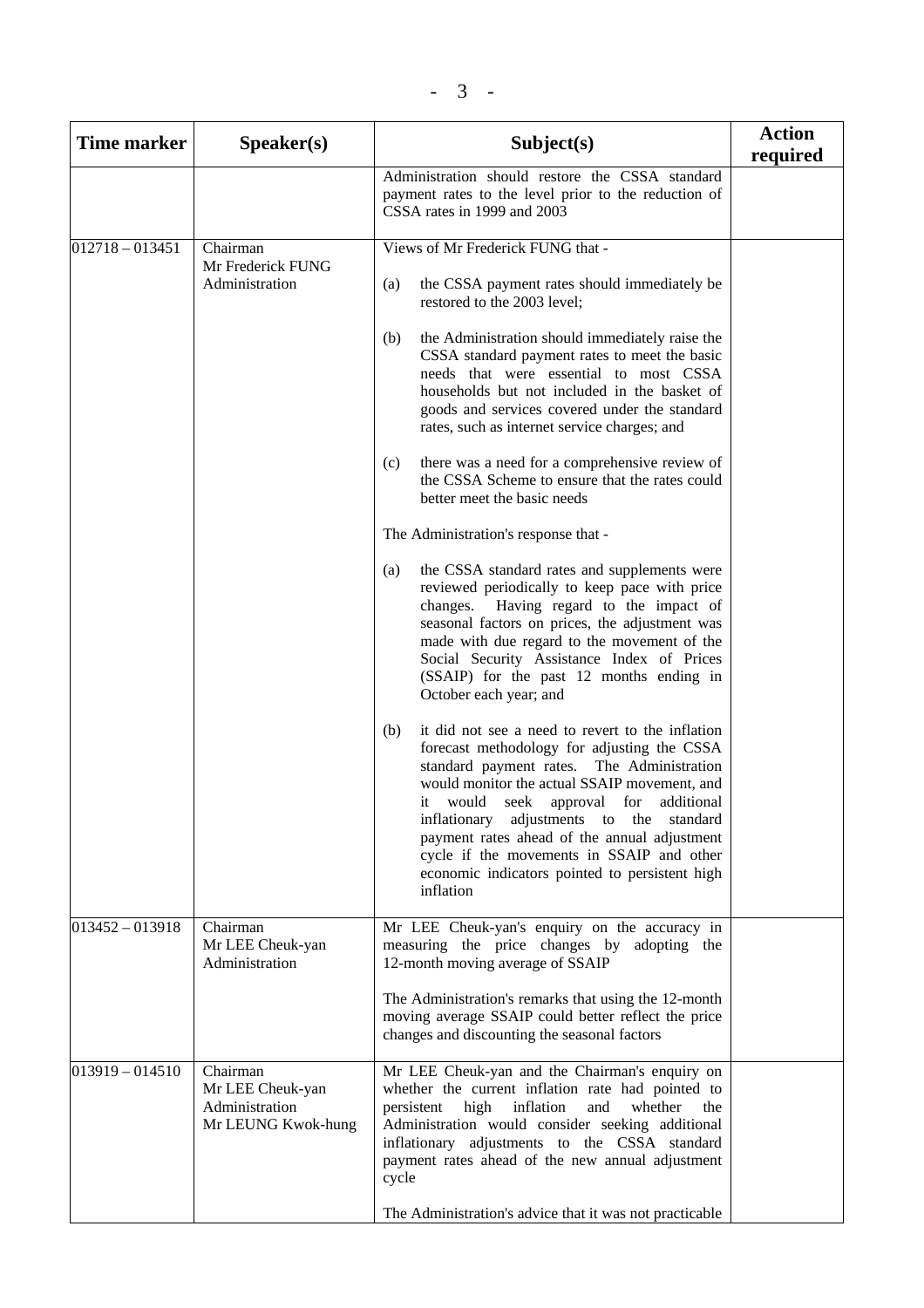| <b>Time marker</b> | S <b>peaker(s)</b>                                 | Subject(s)                                                                                                                                                                                                                                                                                                                                                                                                                                                                                                                                                                                                                                                                                                                                                                                                                                                                                                                                                                                                                                                                                                                                                                                                                                                   | <b>Action</b><br>required                                |
|--------------------|----------------------------------------------------|--------------------------------------------------------------------------------------------------------------------------------------------------------------------------------------------------------------------------------------------------------------------------------------------------------------------------------------------------------------------------------------------------------------------------------------------------------------------------------------------------------------------------------------------------------------------------------------------------------------------------------------------------------------------------------------------------------------------------------------------------------------------------------------------------------------------------------------------------------------------------------------------------------------------------------------------------------------------------------------------------------------------------------------------------------------------------------------------------------------------------------------------------------------------------------------------------------------------------------------------------------------|----------------------------------------------------------|
|                    |                                                    | to draw a line to define "high inflation" across the<br>board without taking into consideration the economic<br>factors such as the domestic and external inflation<br>outlook,<br>domestic<br>and<br>external<br>economic<br>environment, as well as the financial position of the<br>Government                                                                                                                                                                                                                                                                                                                                                                                                                                                                                                                                                                                                                                                                                                                                                                                                                                                                                                                                                            |                                                          |
| $ 014511 - 015435$ | Chairman<br>Mr WONG Kwok-hing<br>Administration    | Mr WONG Kwok-hing's enquiry about -<br>what measures would be devised to assist the<br>(a)<br>CSSA recipients to relieve the burden brought<br>about by inflation prior to the annual adjustment<br>to the standard rates which would take effect in<br>February of the following year; and<br>whether consideration would be given to<br>(b)<br>reviewing the basket of goods and services<br>included in the SSAIP<br>The Administration's response that -<br>according to the Administration's Information<br>(a)<br>Note to the Finance Committee issued in 1999,<br>approval for additional adjustments to the<br>CSSA standard payments ahead of the annual<br>adjustment cycle would be sought if there was a<br>high inflation of a magnitude similar to that<br>experienced in the early 1990s when the<br>forecast inflation methodology was adopted, i.e.<br>at a high level of close to double-digit level; and<br>the findings of the latest round of the Household<br>(b)<br>Expenditure Survey on CSSA Households in<br>2004/2005 revealed that the CSSA monthly<br>payments were consistently higher than the<br>average monthly expenditure of the non-CSSA<br>households in the lowest 25% expenditure<br>group of the same household size |                                                          |
| $015436 - 015812$  | Chairman<br>Mr Alan LEONG                          | Views of Mr Alan LEONG that the Administration<br>was not responsive in addressing the long-standing<br>problem that the CSSA payments were inadequate for<br>the recipients to meet their basic and essential needs                                                                                                                                                                                                                                                                                                                                                                                                                                                                                                                                                                                                                                                                                                                                                                                                                                                                                                                                                                                                                                         |                                                          |
| $015813 - 020011$  | Chairman<br>Mr LEE Cheuk-yan                       | Views of Mr LEE Cheuk-yan that adjustment to the<br>should<br>CSSA<br>standard payments<br>be<br>made<br>immediately according to the latest available SSAIP<br>The Administration undertook to provide further<br>information on the meaning of "persistent high<br>inflation" and the circumstances under which<br>consideration would be given to seeking approval for<br>additional inflationary adjustments to the CSSA<br>standard payment rates ahead of the new annual<br>adjustment cycle                                                                                                                                                                                                                                                                                                                                                                                                                                                                                                                                                                                                                                                                                                                                                           | Admin to follow<br>up (para. 8 of the<br>minutes refers) |
| $020012 - 020219$  | Chairman<br>Mr LEUNG Kwok-hung<br>Mr LEE Cheuk-yan | Vote on the motion moved by Mr LEUNG<br>Kwok-hung and amended by Mr LEE Cheuk-yan                                                                                                                                                                                                                                                                                                                                                                                                                                                                                                                                                                                                                                                                                                                                                                                                                                                                                                                                                                                                                                                                                                                                                                            |                                                          |